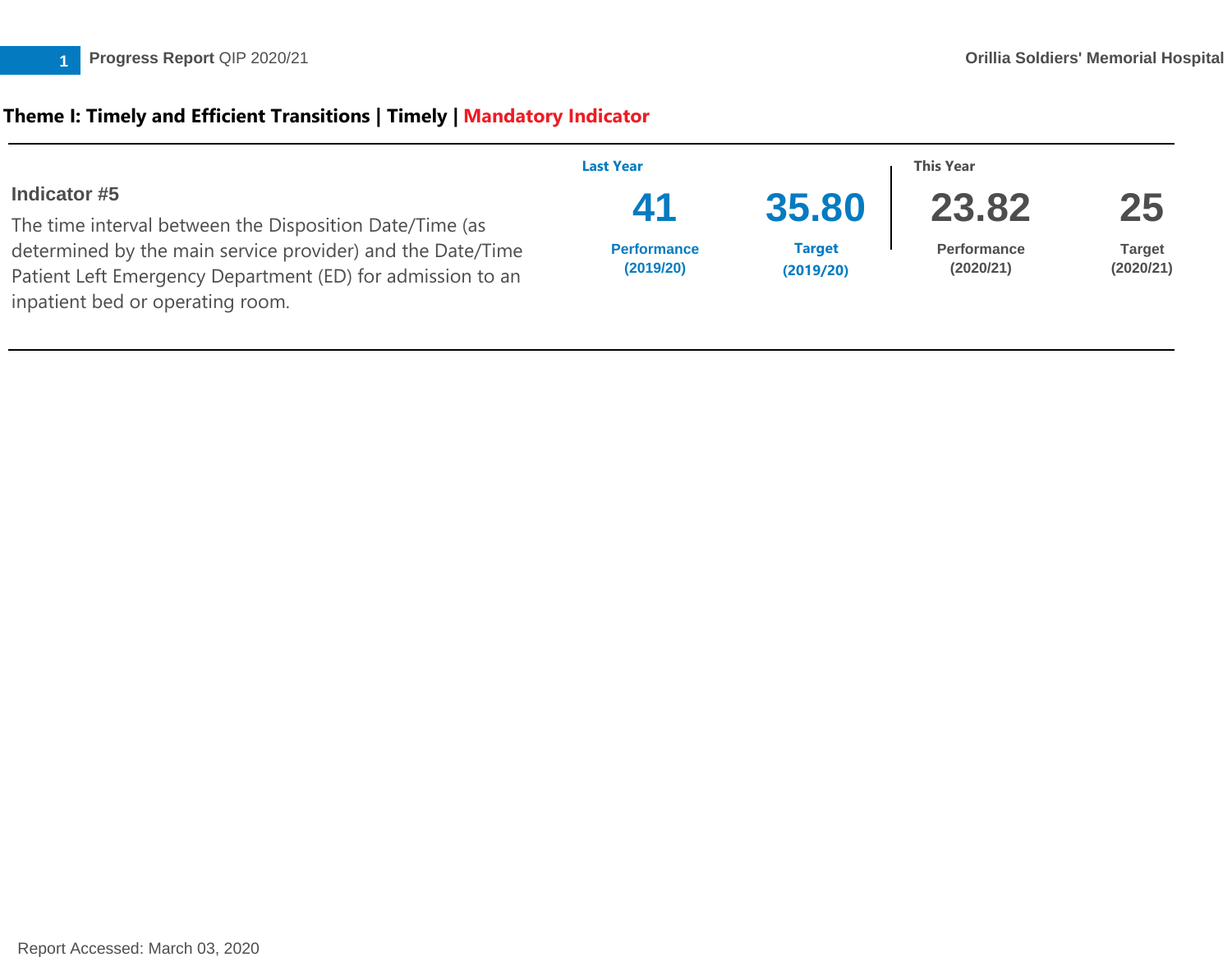# ED-to-Admitted Meeting Identified Actions

#### **Target for process measure**

• 90% identified Action Items complete by defined due date

### **Lessons Learned**

The "Patients in Motion" meeting was reinvigorated by renewing and expanding membership to include supporting departments (ie: Diagnostic Imaging)

## **Change Idea #2**

# Surge and Overcapacity planning

#### **Target for process measure**

• 100% funded occupancy at midnight with no admissions in ED on a daily basis

### **Lessons Learned**

Bed meetings have been regularly evaluated for effectiveness and flow, and bed meetings have been implemented on weekend shifts.

# **Change Idea #3**

# Supporting ED Patients with flow guidance

#### **Target for process measure**

• Increase in Admission Diversions and Admission Avoidances per shift

### **Lessons Learned**

Progress has been made in terms of developing ED Navigator role posting; integration of navigators is expected to provide ongoing and enhanced support to patients with respect to flow.

# **Theme I: Timely and Efficient Transitions | Timely | Custom Indicator**

Report Accessed: March 03, 2020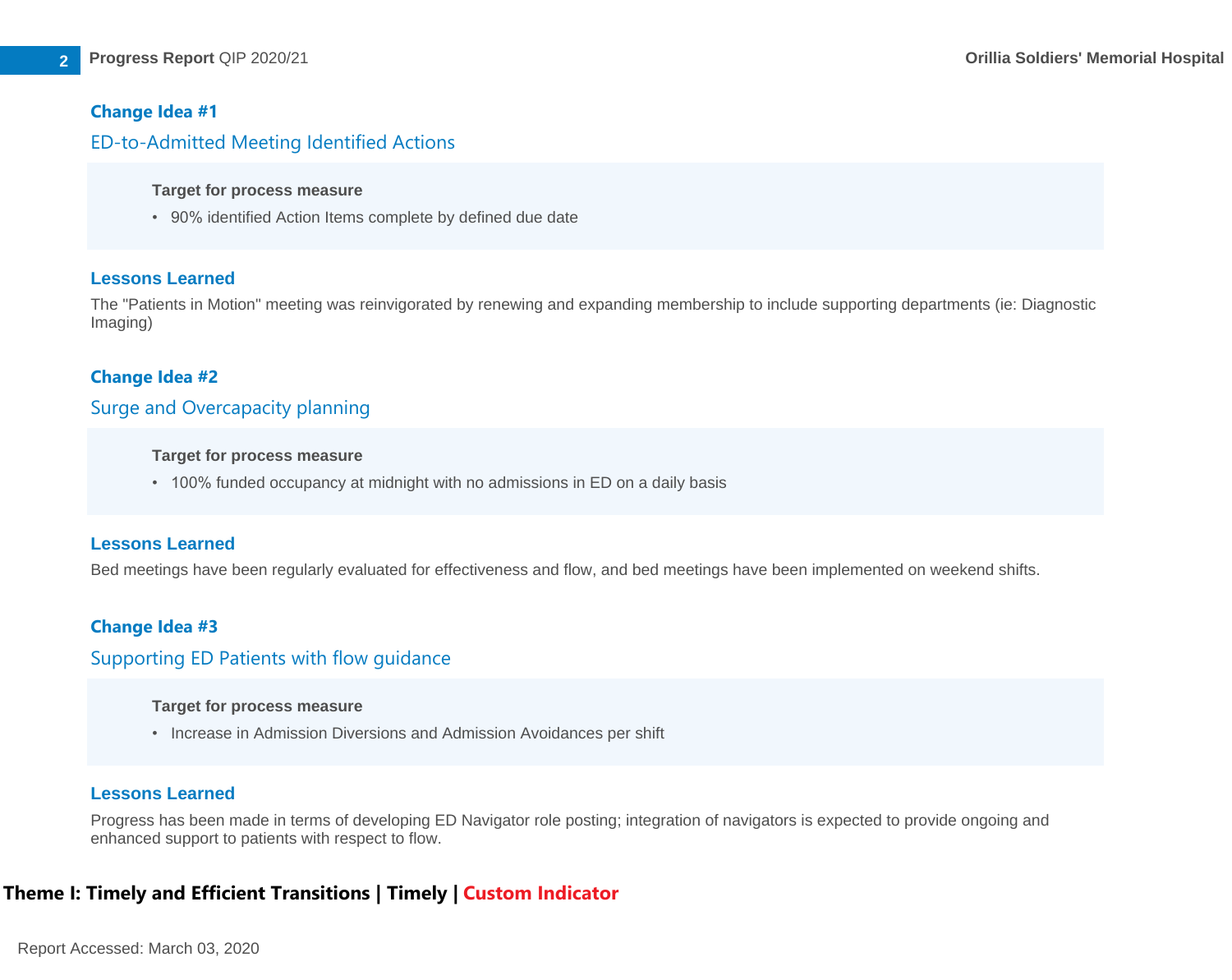|                                                              | <b>Last Year</b>                |                            | <b>This Year</b>                |                            |  |
|--------------------------------------------------------------|---------------------------------|----------------------------|---------------------------------|----------------------------|--|
| Indicator #6                                                 | 11.50                           | 10.20                      | 8.40                            | <b>The Contract State</b>  |  |
| Total ED length of stay (defined as the time from triage or  |                                 |                            |                                 |                            |  |
| registration, whichever comes first, to the time the patient | <b>Performance</b><br>(2019/20) | <b>Target</b><br>(2019/20) | <b>Performance</b><br>(2020/21) | <b>Target</b><br>(2020/21) |  |
| leaves the ED) where 9 out of 10 complex patients completed  |                                 |                            |                                 |                            |  |
| their visits                                                 |                                 |                            |                                 |                            |  |

Improve the discharge process to ensure that patients who are ready for discharge can be discharged regardless of weekday or weekend. This will increase patient satisfaction as well as improve the flow of patients throughout the hospital.

#### **Target for process measure**

• Increase the number of weekend discharges by March 31, 2020

### **Lessons Learned**

Evaluated bed management practices for after-hours leaders, implemented weekend bed meetings to create consistent communication and patient flow practice with great success

# **Change Idea #2**

Exploration of a more consistent Results Pending area.

#### **Target for process measure**

• Plan in place by Jun 30, 2019 Once Results Pending area in place, target 85%+ occupancy in area during open hours.

### **Lessons Learned**

We have modified some our workspace to accommodate a dedicated Results Pending area with positive to impact to ED Length of Stay and ED Wait Time to Inpatient Bed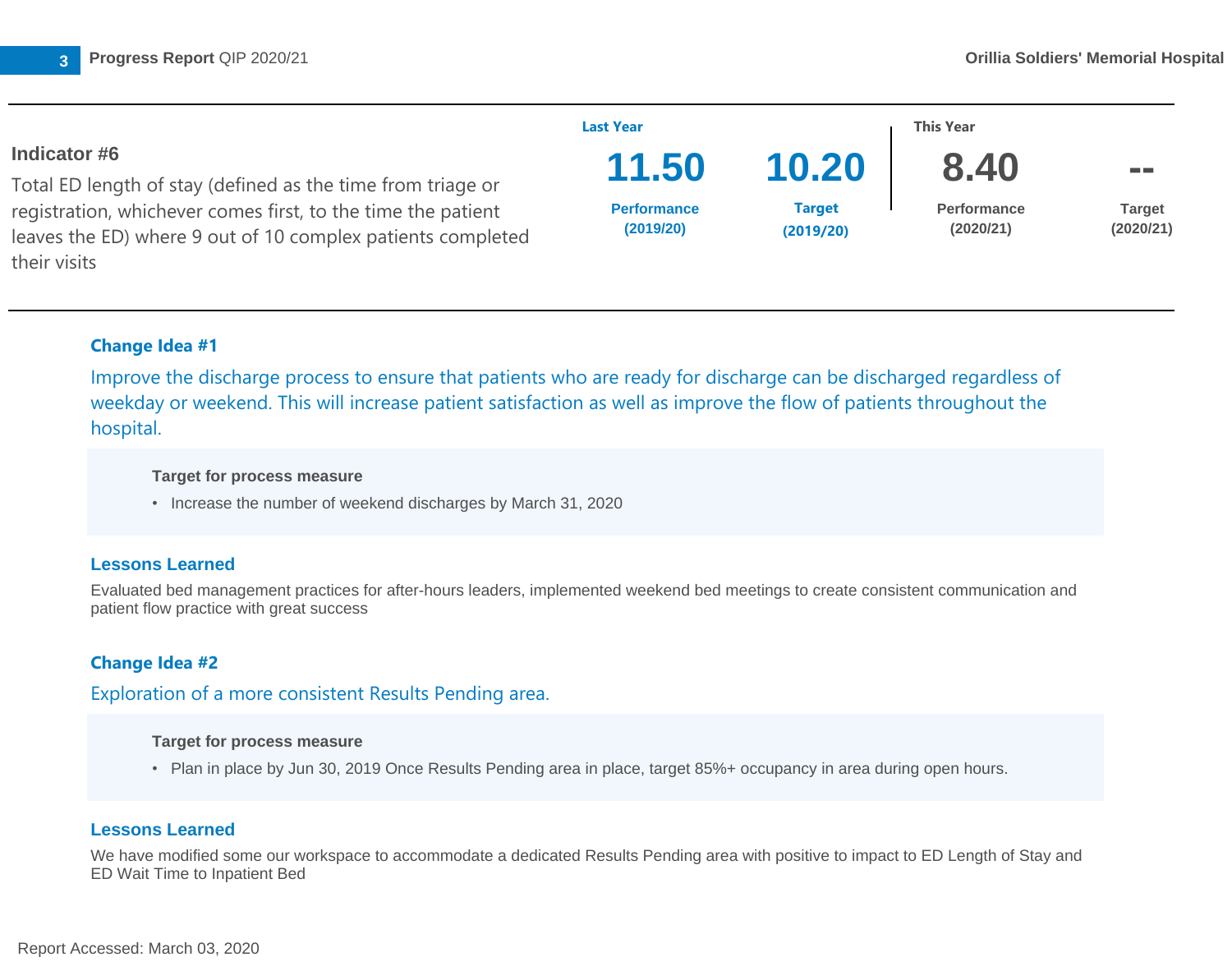# Explore process flow opportunities

#### **Target for process measure**

• No target entered

### **Lessons Learned**

Conducted a current state value stream mapping exercise to identify areas to improve patient flow through ED,

# **Theme I: Timely and Efficient Transitions | Efficient | Priority Indicator**

|                                                                                                                                                          | <b>Last Year</b>                |                     | <b>This Year</b>         |                            |
|----------------------------------------------------------------------------------------------------------------------------------------------------------|---------------------------------|---------------------|--------------------------|----------------------------|
| Indicator #7                                                                                                                                             | 23.21                           | 19.20               | 20.68                    | 21                         |
| Total number of alternate level of care (ALC) days contributed                                                                                           |                                 |                     |                          |                            |
| by ALC patients within the specific reporting month/quarter<br>using near-real time acute and post-acute ALC information and<br>monthly bed census data. | <b>Performance</b><br>(2019/20) | Target<br>(2019/20) | Performance<br>(2020/21) | <b>Target</b><br>(2020/21) |

### **Change Idea #1**

Patients with responsive behaviors - build staff confidence in managing this population

#### **Target for process measure**

• 1. 5 GPA training sessions per year for a minimum of 50 staff 2. Changes to create a safe room on IMRS by December 31st 2019 3. Improved confidence (based on baseline survey completed Dec 2018) among clinical staff in caring for behavioural patients. 4. Cohorting pilot trialed on IMRS by Dec 31, 2019

### **Lessons Learned**

Work on this initiative was focused on one area specifically, and preliminary results are showing limited increase in confidence; it is expected that more consistent messaging and support, along with consistent debrief mechanisms will help encourage resilience for front-line staff.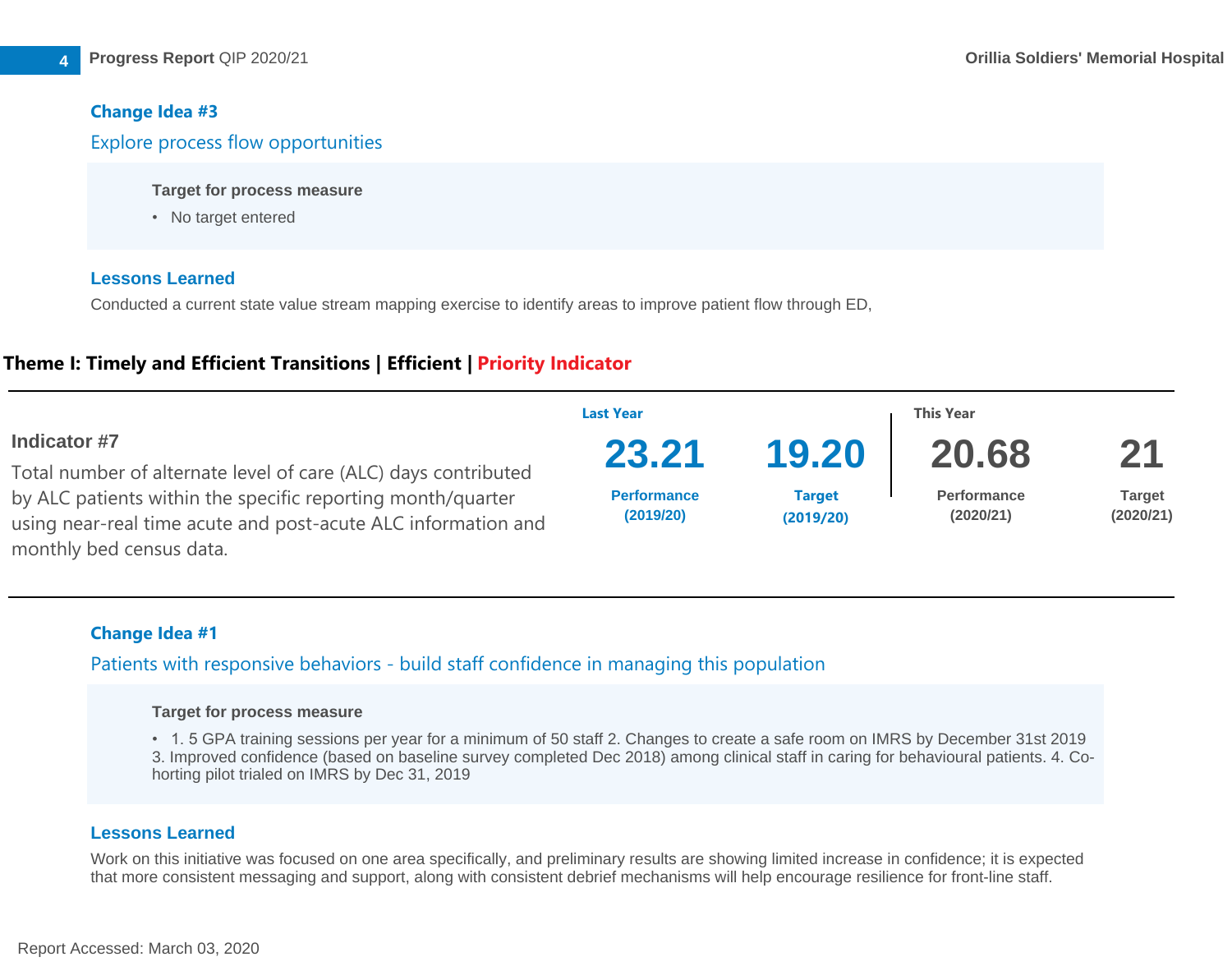## Improve Bed Transitions for ALC Unit

#### **Target for process measure**

• 1. Completed ALC standard of care - July 30th 2019 2. Evaluation of Standard of Care Pilot - September 30th 2019 3. Roll out to S1, IMRS, C5 and C6 as applicable- December 31st 2019

### **Lessons Learned**

By providing ALC patients a specific space in the hospital, we are better able to facilitate their transition to their next appropriate point of care.

### **Change Idea #3**

Continue to collaborate with our community partners at regular ALC rounds to enhance early identification and monitoring of our patients requiring discharge to alternate levels of care

#### **Target for process measure**

• Increased telehomecare referrals; increased Healthlinks referrals

### **Lessons Learned**

Community partners continue to meet and work through individual cases, as well as identifying ongoing improvement initiatives to help improve patient flow generally; understanding the barriers to discharging ALC patients back into the community has been helpful for many stakeholders through these meetings.

# **Theme II: Service Excellence | Patient-centred | Priority Indicator**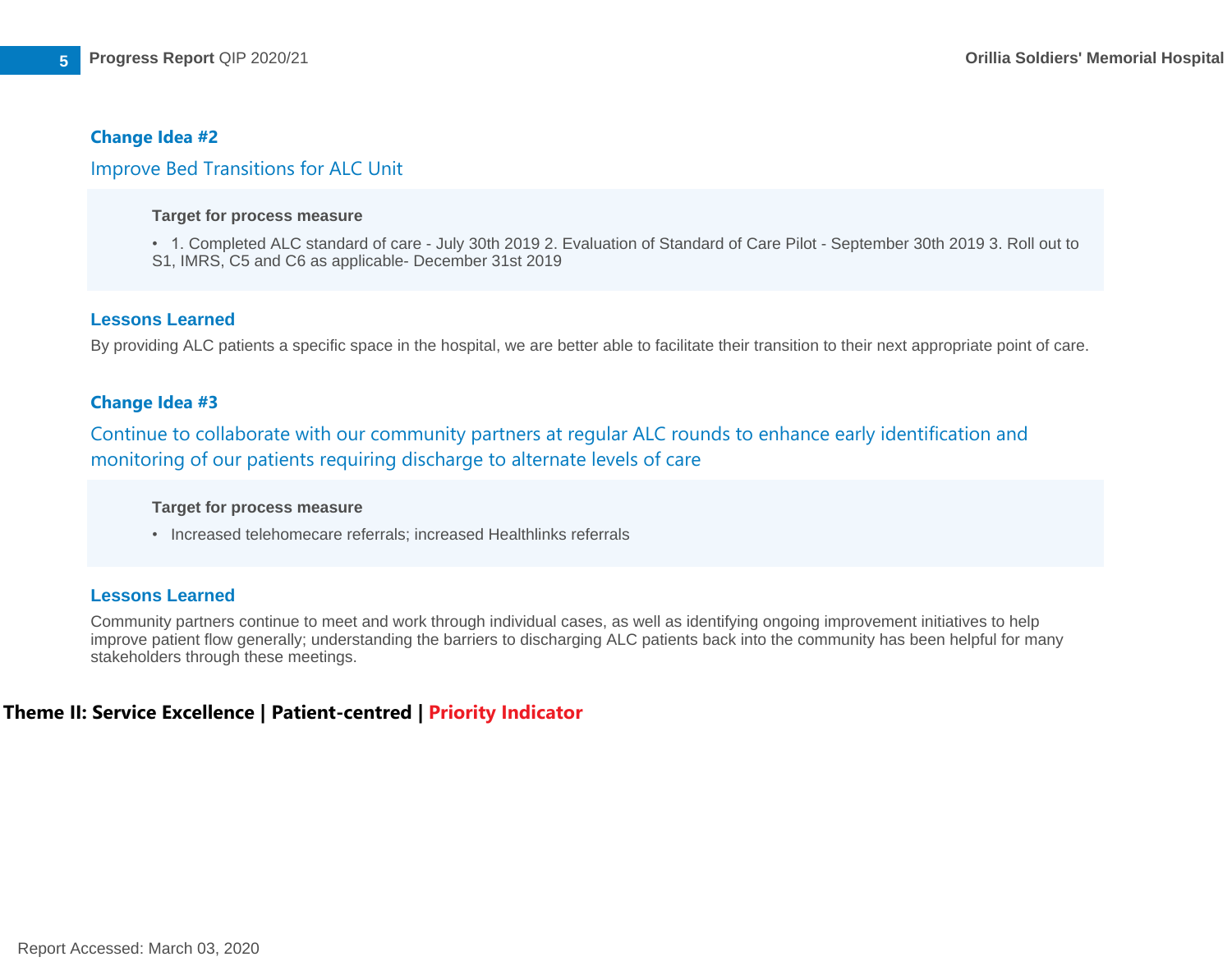

1)Explore opportunity for post-Discharge follow-up phone calls to reinforce instructions and address opportunities for improvement by the Admission Discharge Transfer nurse and/or modified staff.

#### **Target for process measure**

• 100% SOP developed by Q1 2019/2020; 50% Discharge Calls completed based on number of Medicine patients discharged per quarter

### **Lessons Learned**

Identifying the appropriate resource for Post-Discharge Follow-Up calls has been a challenge, considering the difficulty of adequately diagnosing medical concerns over the telephone; learnings of this project have led the project team to explore some alternative solutions that are expected to improve patient experience, community integration, and OSMH performance data.

# **Change Idea #2**

# Reinforce commitment to Estimated Date of Discharge practices

#### **Target for process measure**

• 90% Audited Compliance by October 2019

### **Lessons Learned**

Specifically, we focused here on providing physician access to populate the Depart Tool embedded in our EMR; we are currently waiting for the change to be activated by our EMR partners.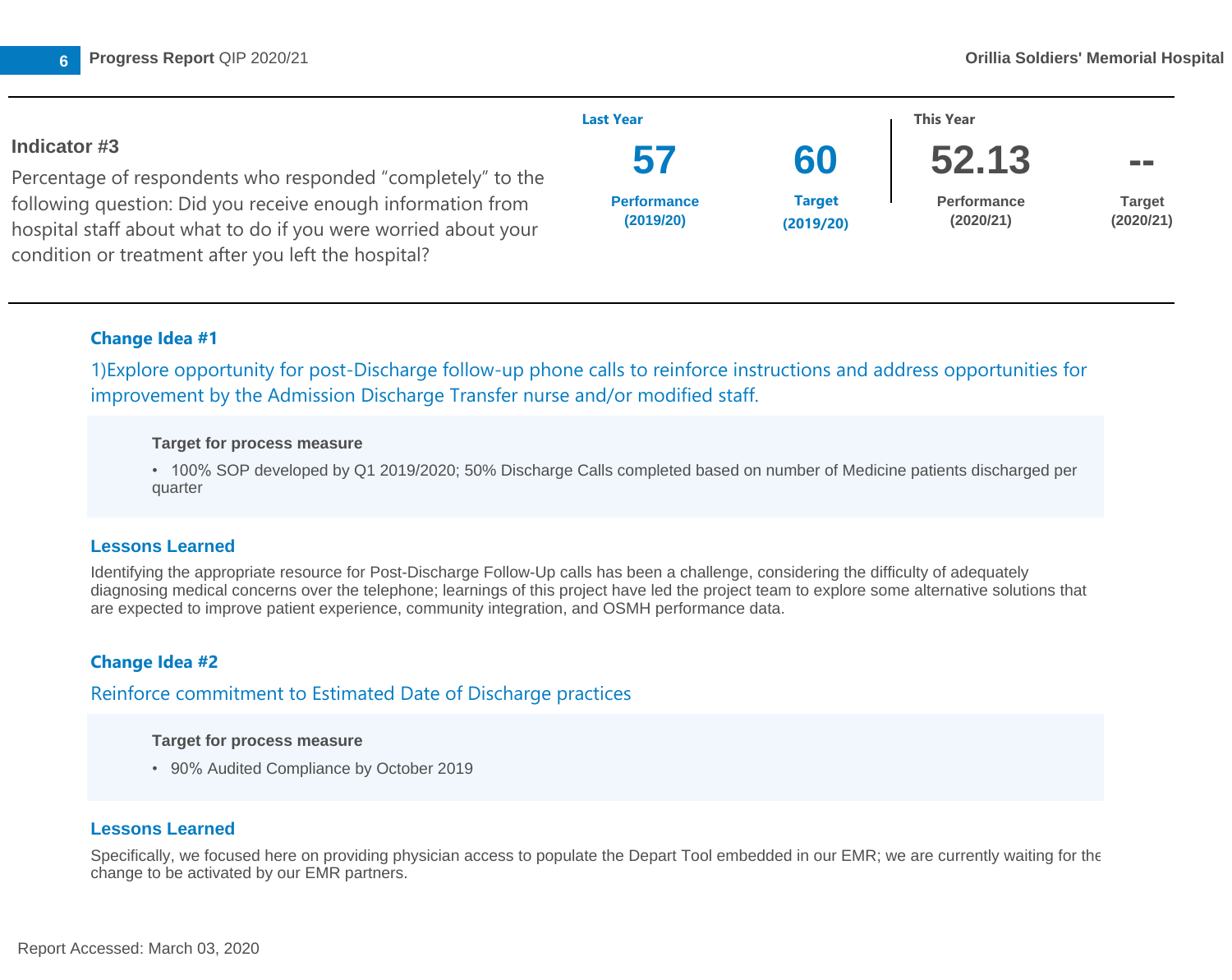# Identify what information patients most need to know on discharge

### **Target for process measure**

• No target entered

#### **Lessons Learned**

Focused specifically on leader rounding to ask patients what they would most want to know; identified top 5 case-mix groups for applicable inpatient groups, engaged Patient Family Advisory Council and learned they would most want to know who to call if they realized they had a question after discharge that they had not previously considered; currently reviewing bedside information binders to be provided to inpatients as a resource they can review during their stay to help inform them of their condition.

# **Theme III: Safe and Effective Care | Effective | Priority Indicator**

|                                                                | <b>Last Year</b>   |               | <b>This Year</b>   |               |
|----------------------------------------------------------------|--------------------|---------------|--------------------|---------------|
| Indicator #1                                                   | 83.28              | 82            | 86.93              | 82            |
| Medication reconciliation at discharge: Total number of        |                    |               |                    |               |
| discharged patients for whom a Best Possible Medication        | <b>Performance</b> | <b>Target</b> | <b>Performance</b> | <b>Target</b> |
| Discharge Plan was created as a proportion the total number of | (2019/20)          | (2019/20)     | (2020/21)          | (2020/21)     |
| patients discharged.                                           |                    |               |                    |               |

### **Change Idea #1**

The medication reconciliation process is a shared responsibility and requires an inter-professional team approach that includes pharmacists, physicians, nurses and other healthcare providers. Providing up to date education on the process is vital to a successful program. Ongoing education has shown success as illustrated. Focus now is to keep on target

#### **Target for process measure**

• New applicable credentialed staff receive Med Rec at Discharge training within 60 days of onboarding.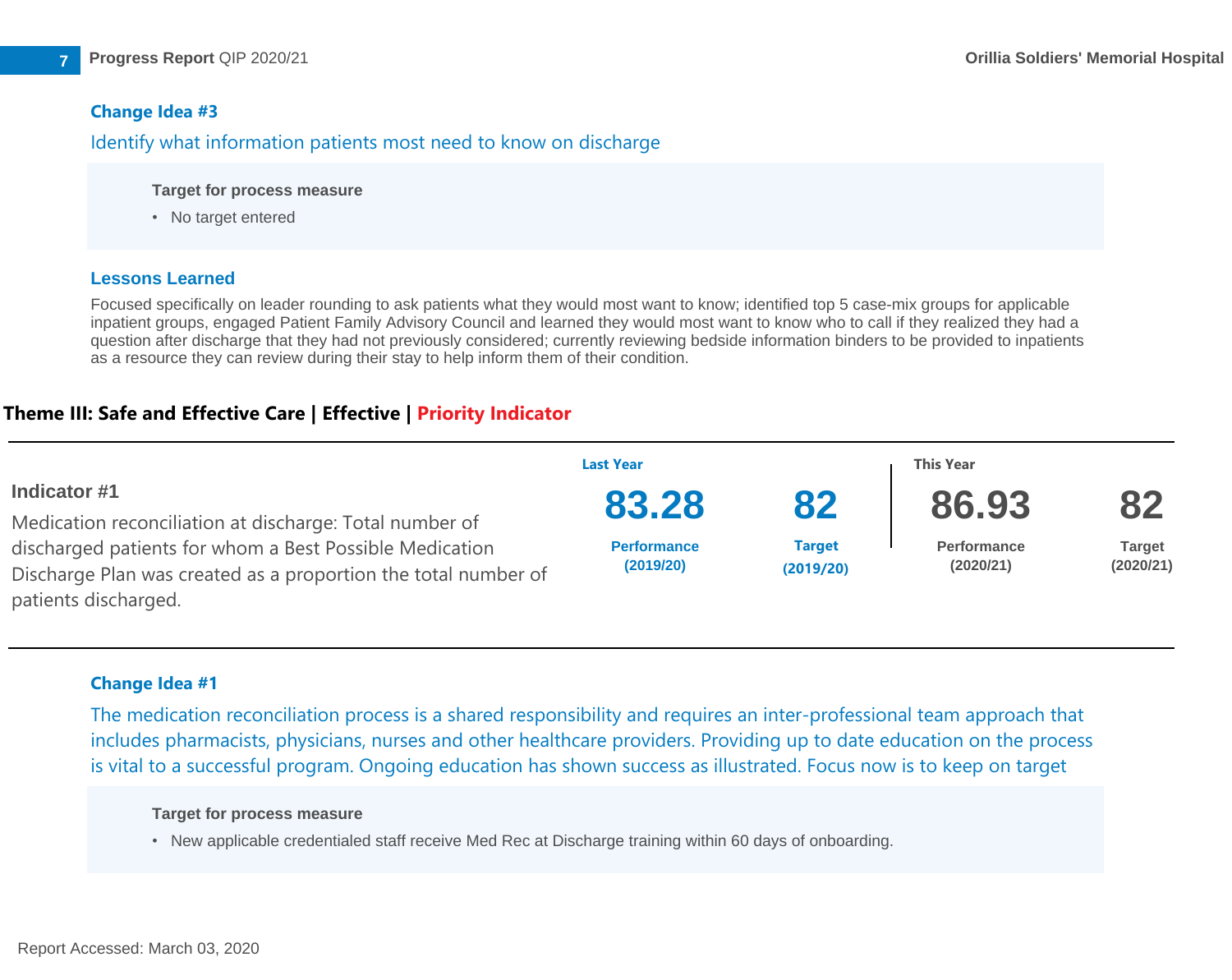# **Lessons Learned**

Medication Reconciliation education developed and integrated into onboarding packages for all staff, completion rates continue to be monitored

# **Change Idea #2**

The Med Rec Sustainability Committee is focusing on areas of concern and working with front line staff to determine why the discharge report is not in the patient's chart and next steps, one area for improvement identified is to change the Med Rec at Discharge Report.

# **Target for process measure**

• 1. New report deployed Q1 2. 90% applicable credentialed staff trained in use of new reporting tool by Q3

# **Lessons Learned**

No lessons learned entered

# **Change Idea #3**

Continue to monitor the performance of Medication Reconciliation on Admission and its impact on Medication Reconciliation on Discharge

# **Target for process measure**

• No target entered

# **Lessons Learned**

It is expected that completed Medication Reconciliation on Admission will support the completion of Medication Reconciliation on Discharge. To date, we've focused on monitoring this relationship to identify trends.

# **Theme III: Safe and Effective Care | Safe | Mandatory Indicator**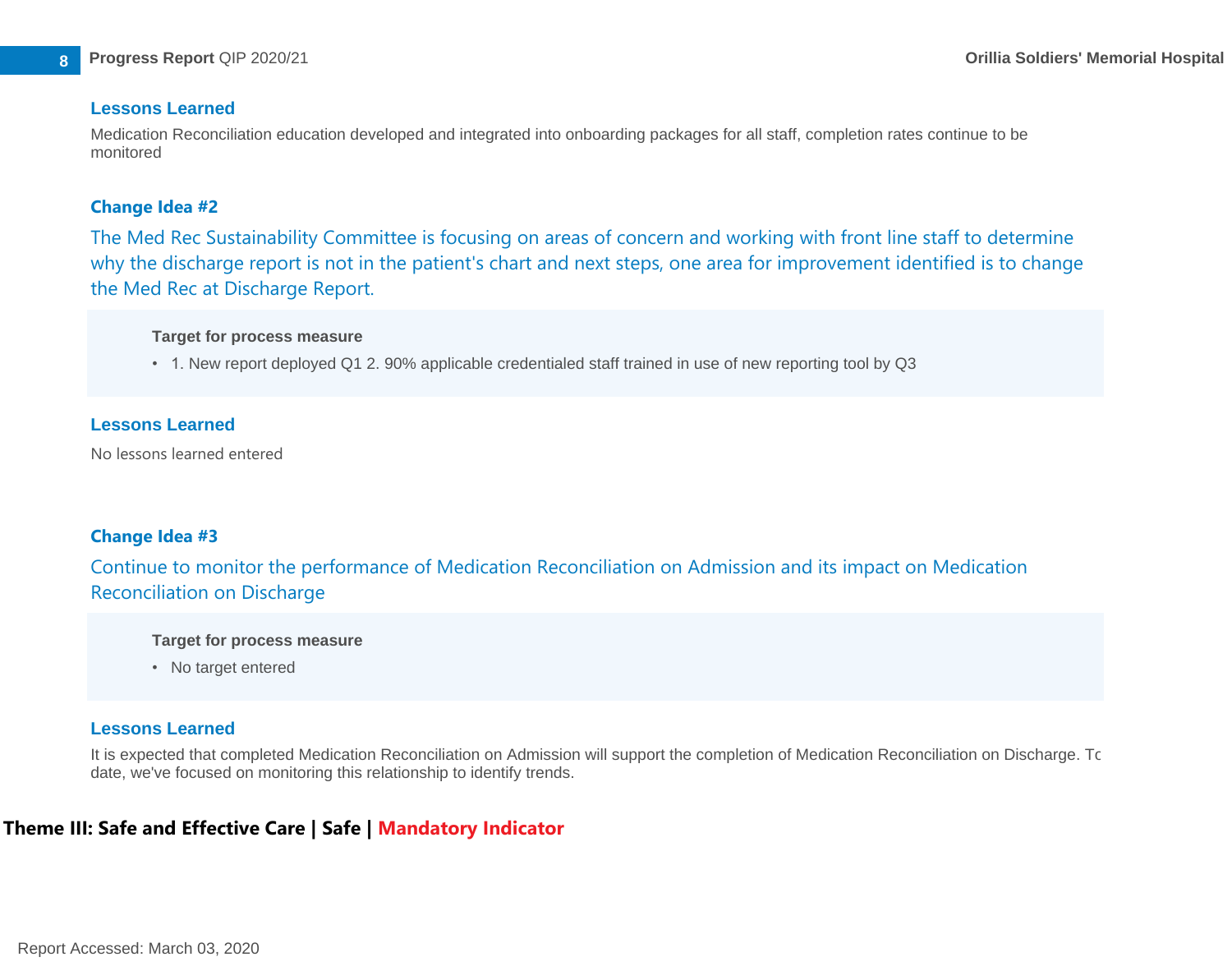

|                                                                             | <b>Last Year</b>                |                            | This Year                       |                            |
|-----------------------------------------------------------------------------|---------------------------------|----------------------------|---------------------------------|----------------------------|
| Indicator #2<br>Number of workplace violence incidents reported by hospital | 70                              | 92                         | 106                             | 108                        |
| workers (as defined by OHSA) within a 12 month period.                      | <b>Performance</b><br>(2019/20) | <b>Target</b><br>(2019/20) | <b>Performance</b><br>(2020/21) | <b>Target</b><br>(2020/21) |

# Develop and implement a standardized debriefing tool

#### **Target for process measure**

• 100% of managers with employees in "high-risk" areas trained to use debrief tool. 90% of code white incidents followed by debrief within 1 month

## **Lessons Learned**

No lessons learned entered

# **Change Idea #2**

# Staff Training on the prevention and management of aggressive behaviour

### **Target for process measure**

• 1. 100% of staff in "high-risk" areas (as of March 31, 2019) to have training complete by October 2019 2. 95% of new staff complete training module within 60 days of Orientation.

### **Lessons Learned**

No lessons learned entered

# **Change Idea #3**

Report Accessed: March 03, 2020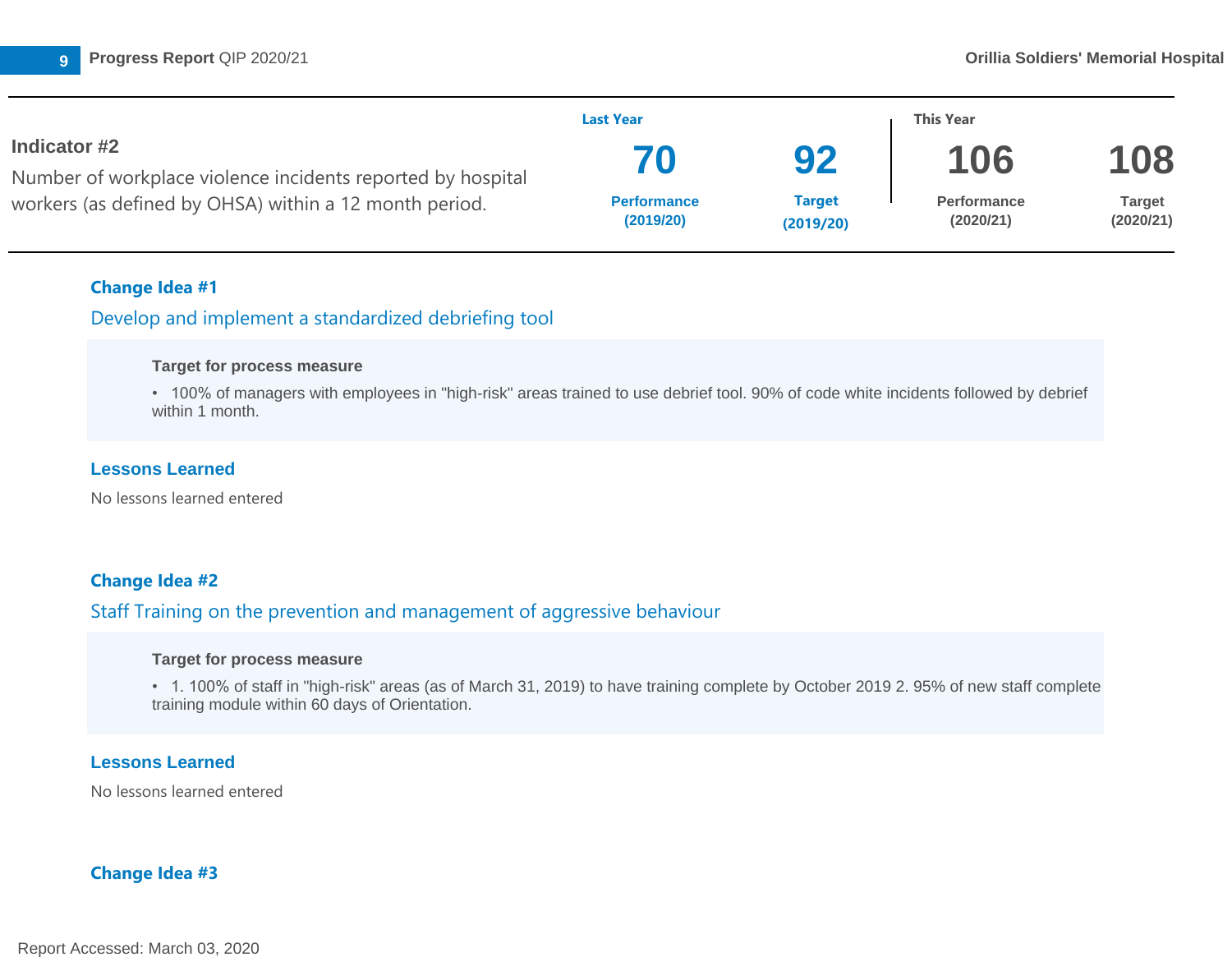# Staff Training on incident management and incident reporting . Just culture

#### **Target for process measure**

• 90%+ of applicable staff trained in violence incidents management and response training by March 2020.

### **Lessons Learned**

No lessons learned entered

# **Theme III: Safe and Effective Care | Safe | Custom Indicator**

|                                                             | <b>Last Year</b>                |                            | <b>This Year</b>                |                           |  |
|-------------------------------------------------------------|---------------------------------|----------------------------|---------------------------------|---------------------------|--|
| Indicator #4                                                |                                 |                            |                                 | <b>The Contract State</b> |  |
| The number of lost time incidents due to workplace violence |                                 |                            |                                 |                           |  |
| injury                                                      | <b>Performance</b><br>(2019/20) | <b>Target</b><br>(2019/20) | <b>Performance</b><br>(2020/21) | Target<br>(2020/21)       |  |

### **Change Idea #1**

# Patient identification and care planning

### **Target for process measure**

• 100% compliance with completion of risk assessment tool

### **Lessons Learned**

Identifying potentially harmful patients' rooms with signage remains a core part of our Harmful Behaviour response tactic. It allows care team members to adequately prepare before entering a patient's room for potential risk.

# **Change Idea #2**

Staff Training on the prevention and management of aggressive behaviour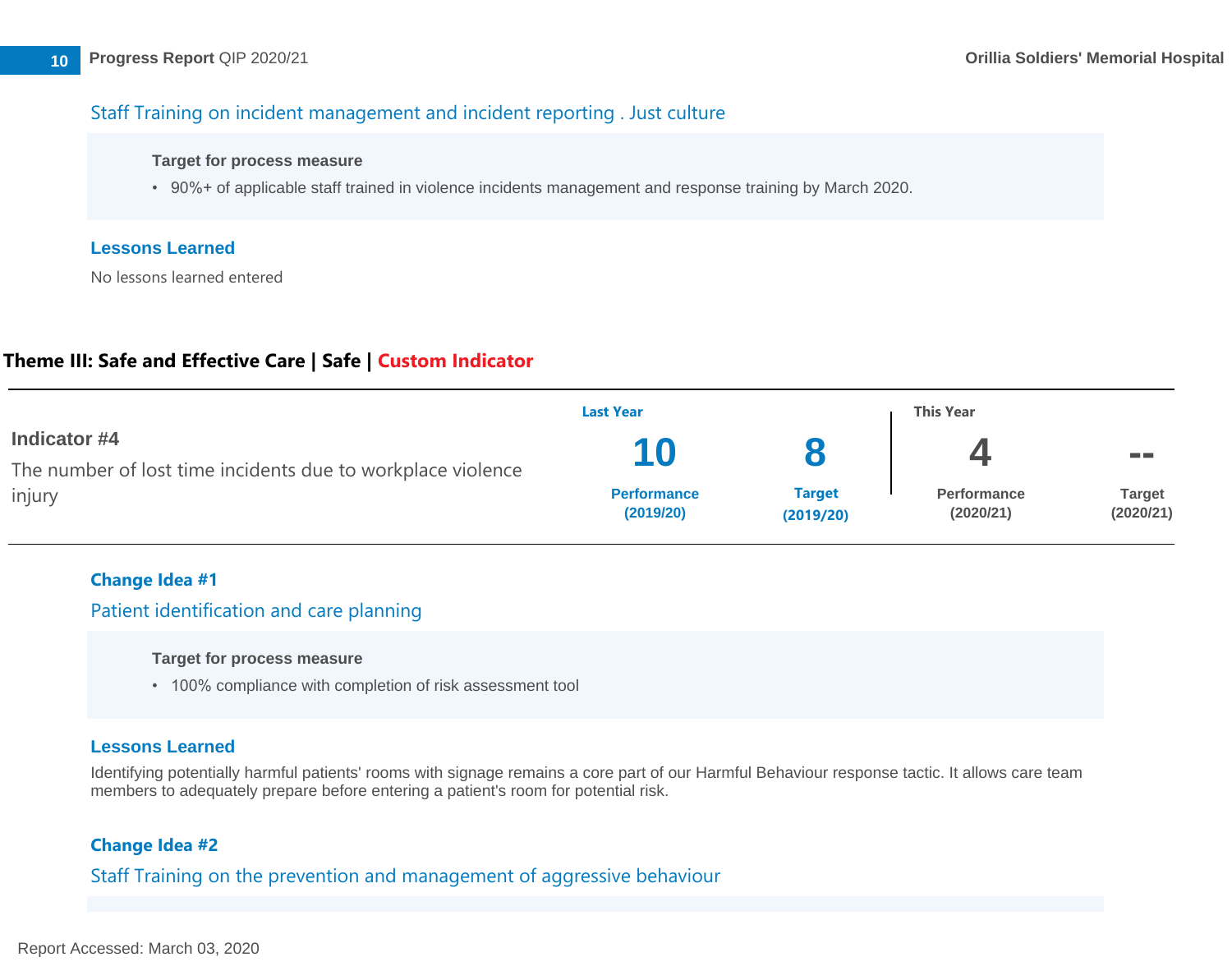#### **Target for process measure**

• 1. 100% of staff in (as of March 31, 2019) to have e-learning training complete by October 2019 2. 95% of staff in (as of March 31, 2019) to have 2-day training complete by October 2019 3. 95% of new staff complete training module within 60 days of Orientation.

#### **Lessons Learned**

Staff training as part of onboarding has continued to create practical opportunities for new team members to become familiar with some of the tactics of identifying and de-escalating aggressive behaviour.

## **Change Idea #3**

Provide opportunities for interprofessional learning by simulating a violent patient incident (mock code white)in a environment that closely resembles real clinical situations.

#### **Target for process measure**

• 4 Mock Code White (violent patient simulation) exercises complete by March 31, 2020 4 Assessments of Code team performance and response by March 31, 2020

### **Lessons Learned**

Recently OSMH's code white system was upgraded; this prevented some of the planned mocks to be carried out, however it is anticipated these changes will allow better response to the threat of violence from patients.

### **Change Idea #4**

Flagging patients identified in workplace violence incidents will provide the staff caring for these patients with information that could prevent further incidents.

#### **Target for process measure**

• 100% of patients identified in workplace violence incidents are appropriately flagged (post-incident) in our EMR by March 31, 2020.

### **Lessons Learned**

Flagging tools in our EMR allows care team members to identify those patients who presented a risk of workplace violence either on a previous visit or prior to being transferred to another unit in hospital.